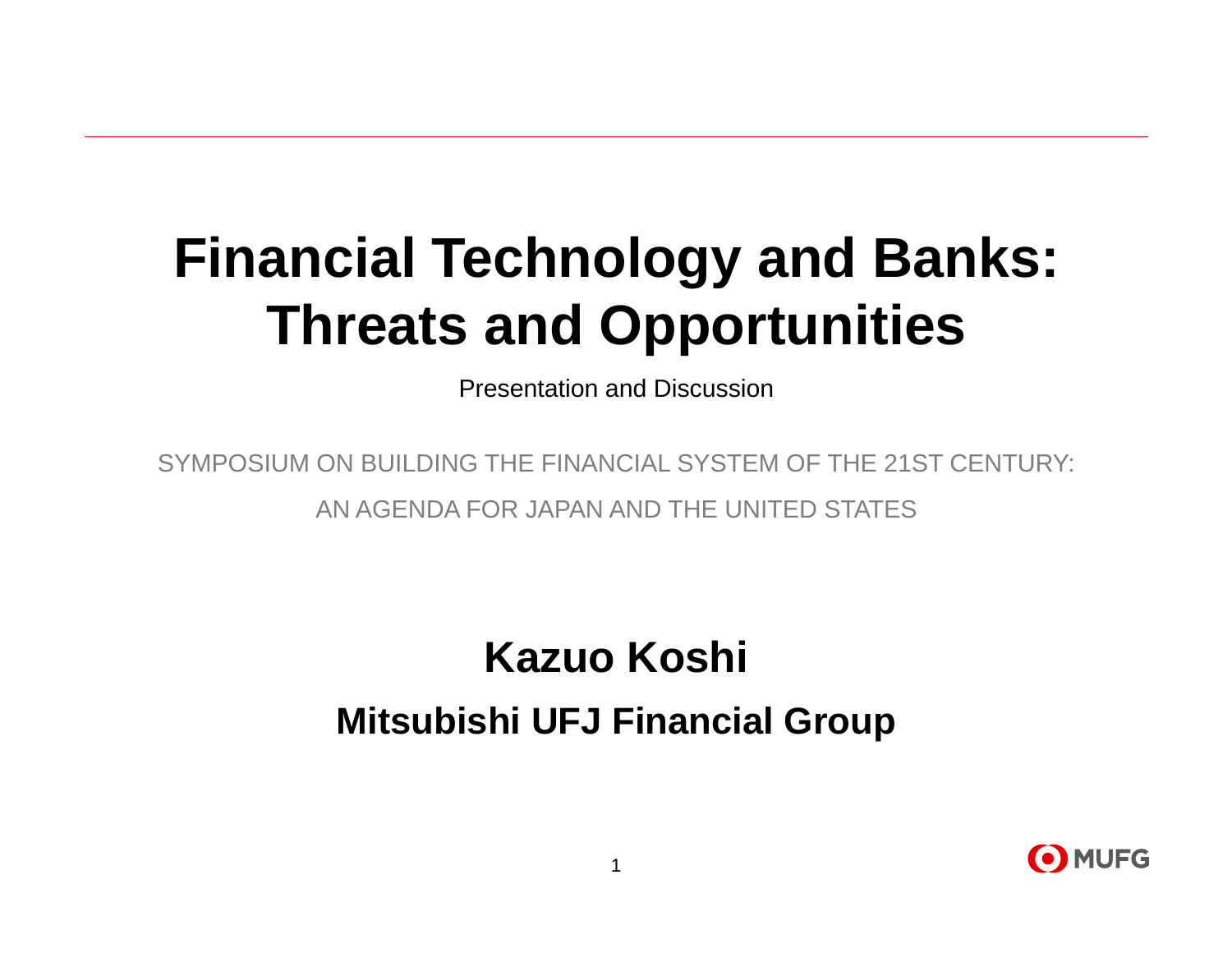### **1. Current-state observations**

#### **1) Bank business model under significant pressure to transform**

- $\bullet$ Digital giants reshaping customer expectation
- $\bullet$ Dis-intermediation and dis-aggregation fast underway
- •Incumbents at severe cost disadvantage vs. challenger banks

#### **2) Technology advancement accelerating**

 $\bullet$ AI/ML, Blockchain, AR/VR, 3D printing, IoT, quantum computing …

#### **3) "Fintech Startups" activities have reached inflection point**

- $\bullet$ "Challenger banks" business model finding niches in some markets
- $\bullet$ However, customer migration in well-banked market have been negligible

#### **4) Incumbent banks starting to "improve" & "innovate" leveraging new technology**

- $\bullet$ Enhanced Digital + Physical UX
- $\bullet$ RPA, RegTech, AI, Blockchain
- •API, cloud computing

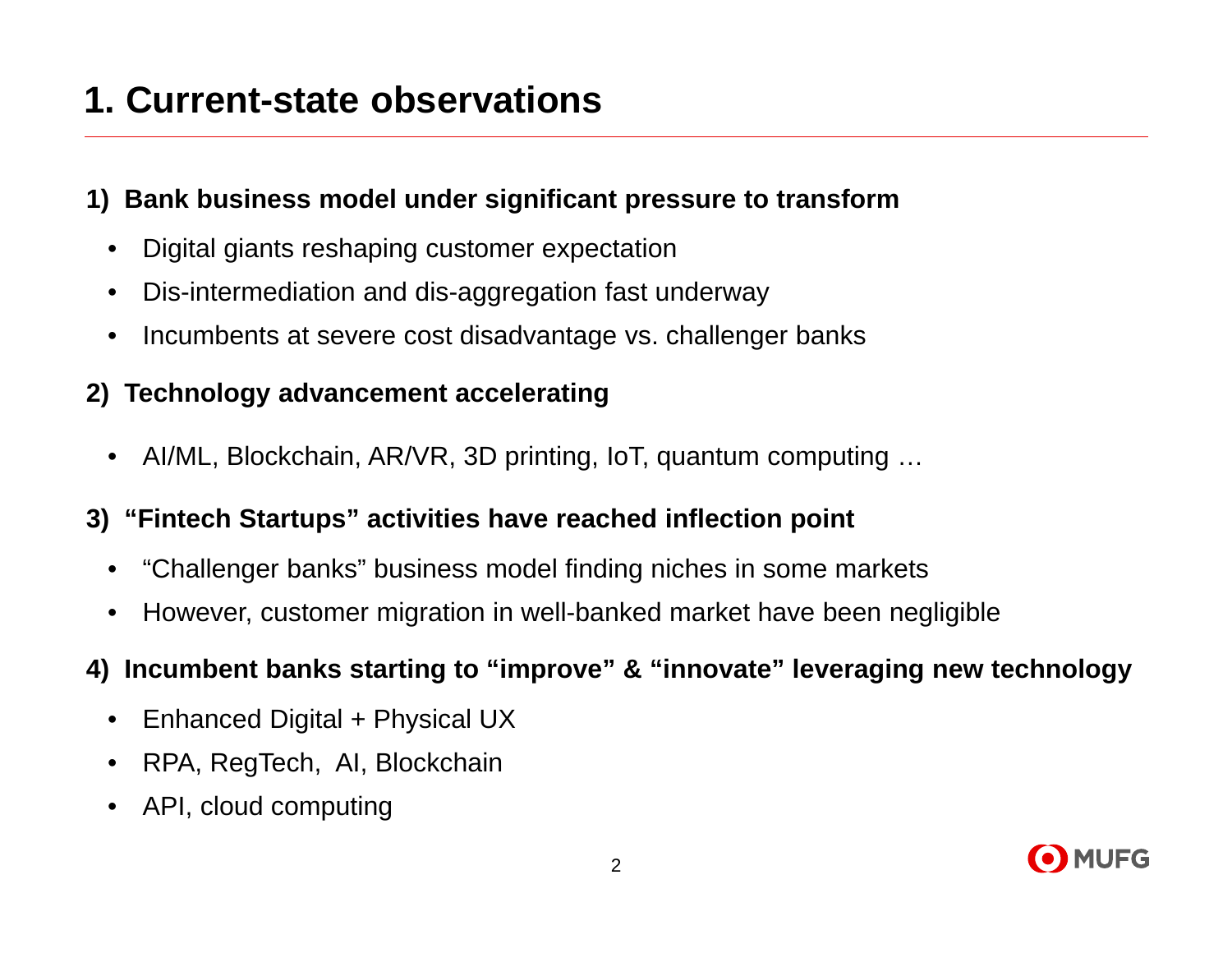- 1) What financial tech will really change customer lives?
- 2) Will "digital challenger banks" ever gain market share in US or Japan?
- 3) Can incumbent banks partner with digital giants to become "distribution platformers"?
- 4) How will "profit redistribution" evolve? Will bank revenue pool meaningfully shrink or will we see more "share shift within" through consolidation?
- 5) What's the future of global banks in an increasingly divergent financial ecosystem?
- 6) Will regulations and controls keep up with innovation?

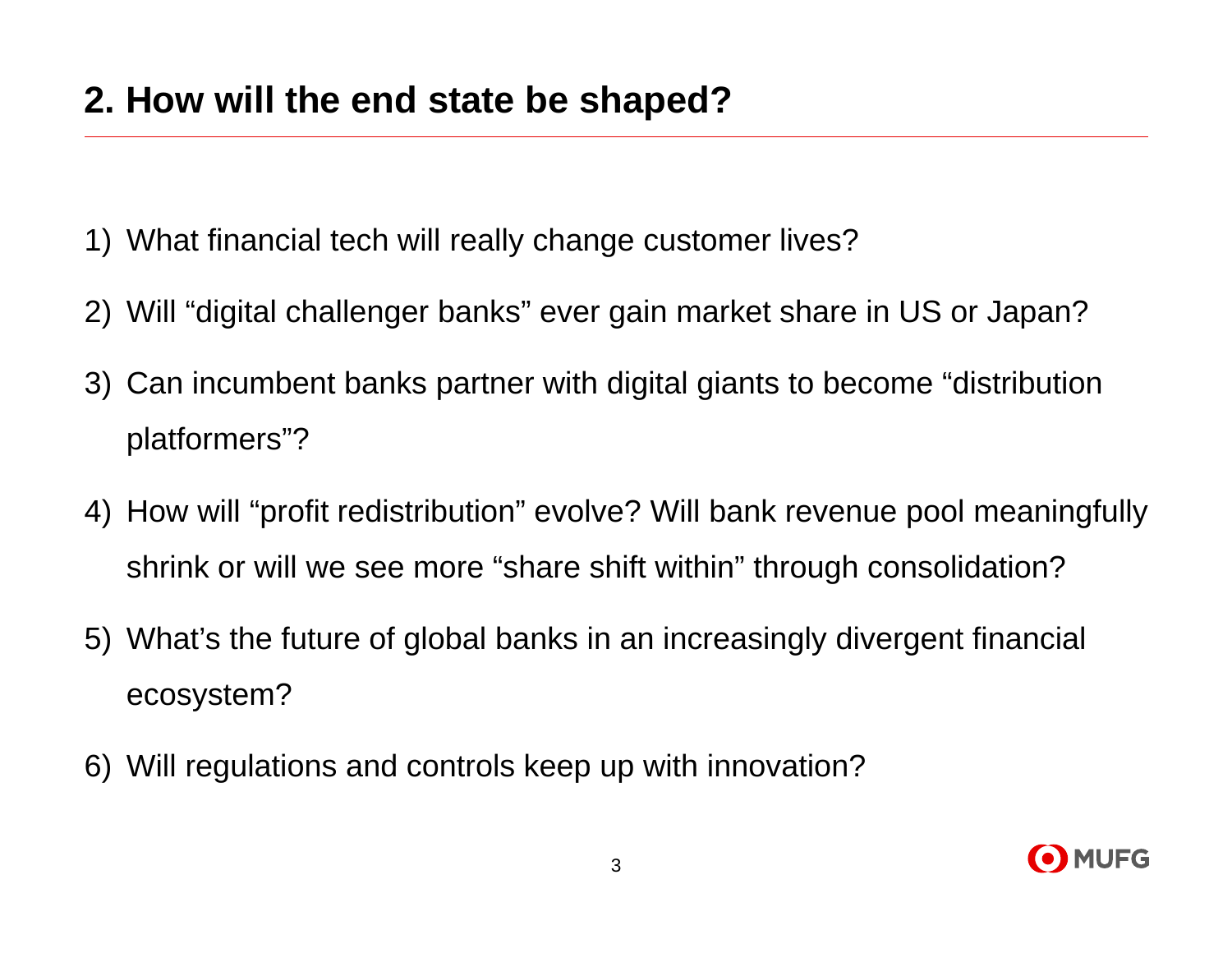### **3. What does it take to survive?**

- 1) Lower cost base absolute imperative
- 2) Monetize data
- 3) Ability to rapidly deploy partnerships and enhance
- 4) Faster decision making to implementation customer success at center of all decision
- 5) Agility and adaptability DNA supported by core operating principles, talent, incentive/KPI
- 6) Adapt fast enough but not ahead of control adaptation
- 7) Privacy control and trust earned through reputational excellence

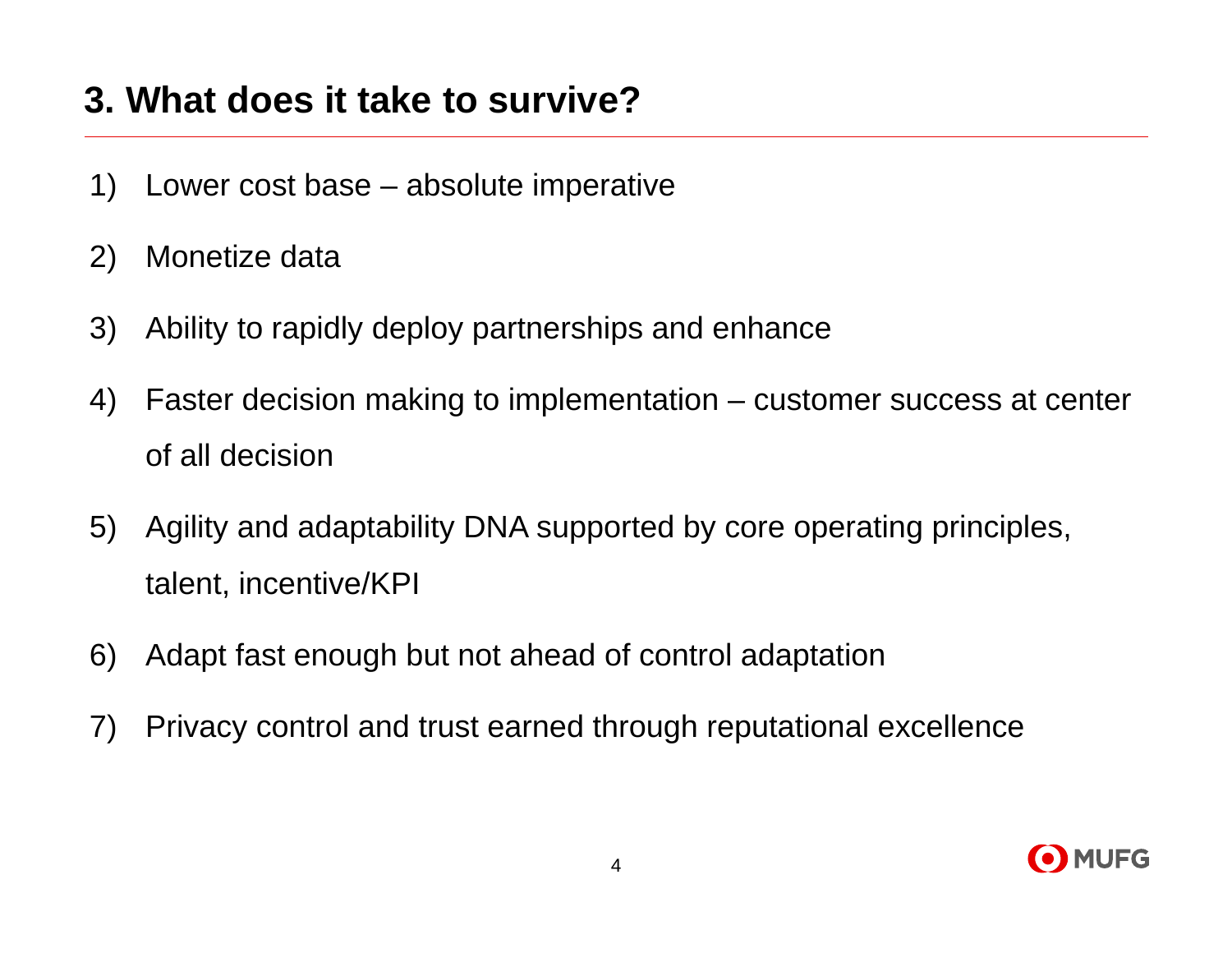### **4. MUFG Approach**